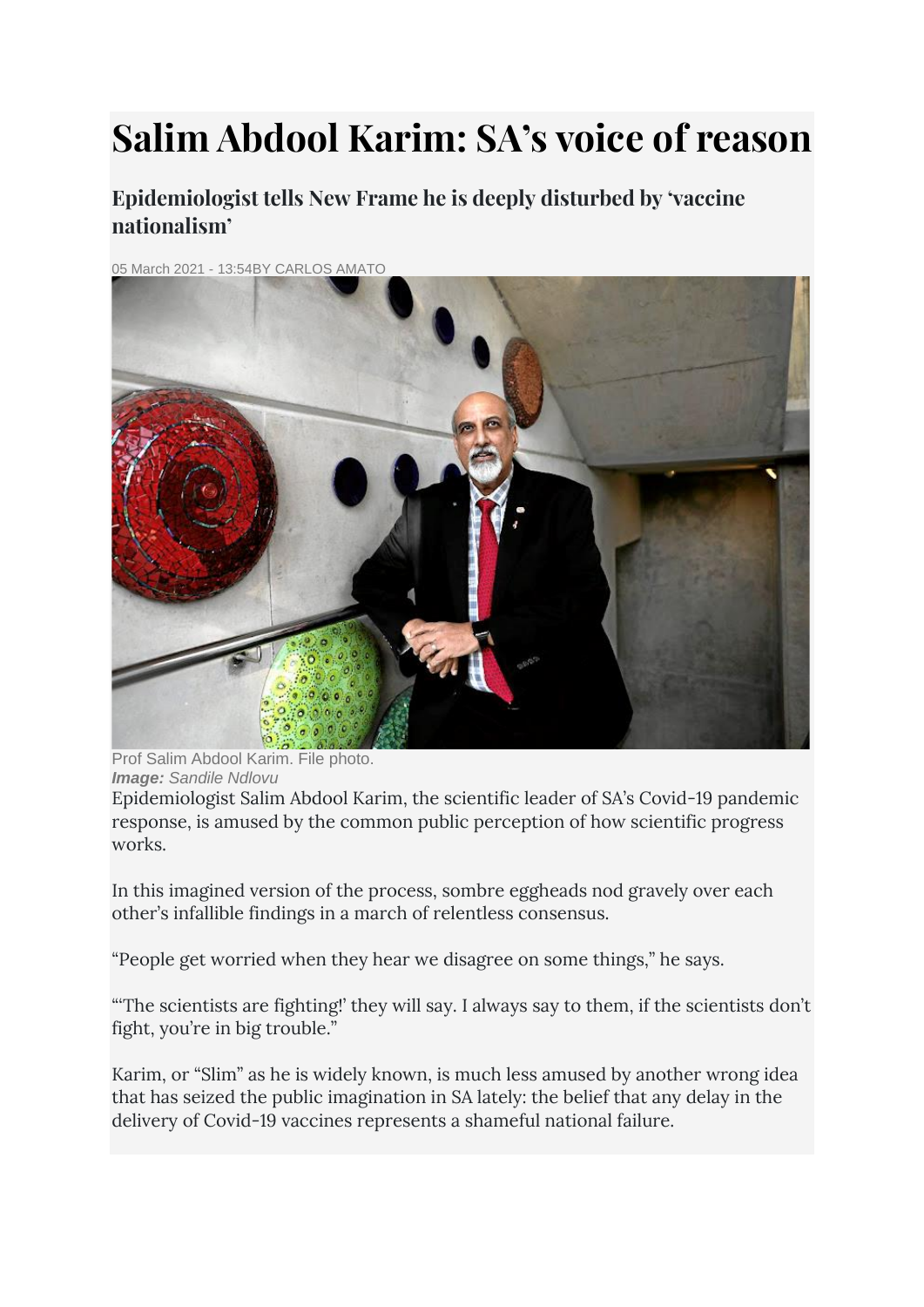"We want to jump the queue and get vaccines before anyone else. I saw that attitude rear its ugly head in December and January. 'Me first, to hell with everyone else. I don't care if they have vaccines or not – that's their problem. I want my vaccine and I want it now. Why are you sleeping at the wheel? Where is my vaccine?'"

This fever of fearful impatience – inflamed by the media and opposition parties everywhere – has led to a global outbreak of "vaccine nationalism" in the corridors of state power.

"I am very deeply disturbed by what's going on," says Karim, who shares the dismay at the aggressive chaos of the vaccine race with World Health Organisation (WHO) director general Tedros Adhanom Ghebreyesus.

"Even as we speak about equitable access, we are going around the back of the Covax process, prioritising bilateral deals, driving up the prices," says Karim.

"And our own country has been doing that.

"I found this deeply distressing. Here are people who should know better. There is a mistaken belief in some countries that you can vaccinate your own population and you'll be safe. That is simply not true. In the world of the coronavirus, nobody is safe until everybody is safe.

"There is no endgame scenario in which your country is successful in controlling the coronavirus while it runs rampant in the rest of the world. We now understand that such rampant spread creates variants which can bypass vaccine immunity. There's only one one way to deal with this: you deal with a pandemic as a pandemic. That, to me, means we need to stand together."

# **Trusted figure**

Karim spells out this deeply tough reality is in his inimitably authoritative voice. You need one to be a national killjoy.

It's a warm voice but uncompromising: every word is enunciated with surgical, oracular clarity. His verbal precision and honesty, visually corroborated by his manicured *bokbaardjie* (goatee) and Christopher Reeve jawline, has made him a deeply credible and trusted figure across the political spectrum.

During the frightening weeks of the hard lockdown, he helped millions of us understand what lay ahead. That represents a heroic service in itself, quite apart from his influence on life-saving policies.

He owes some of his precision to his mother.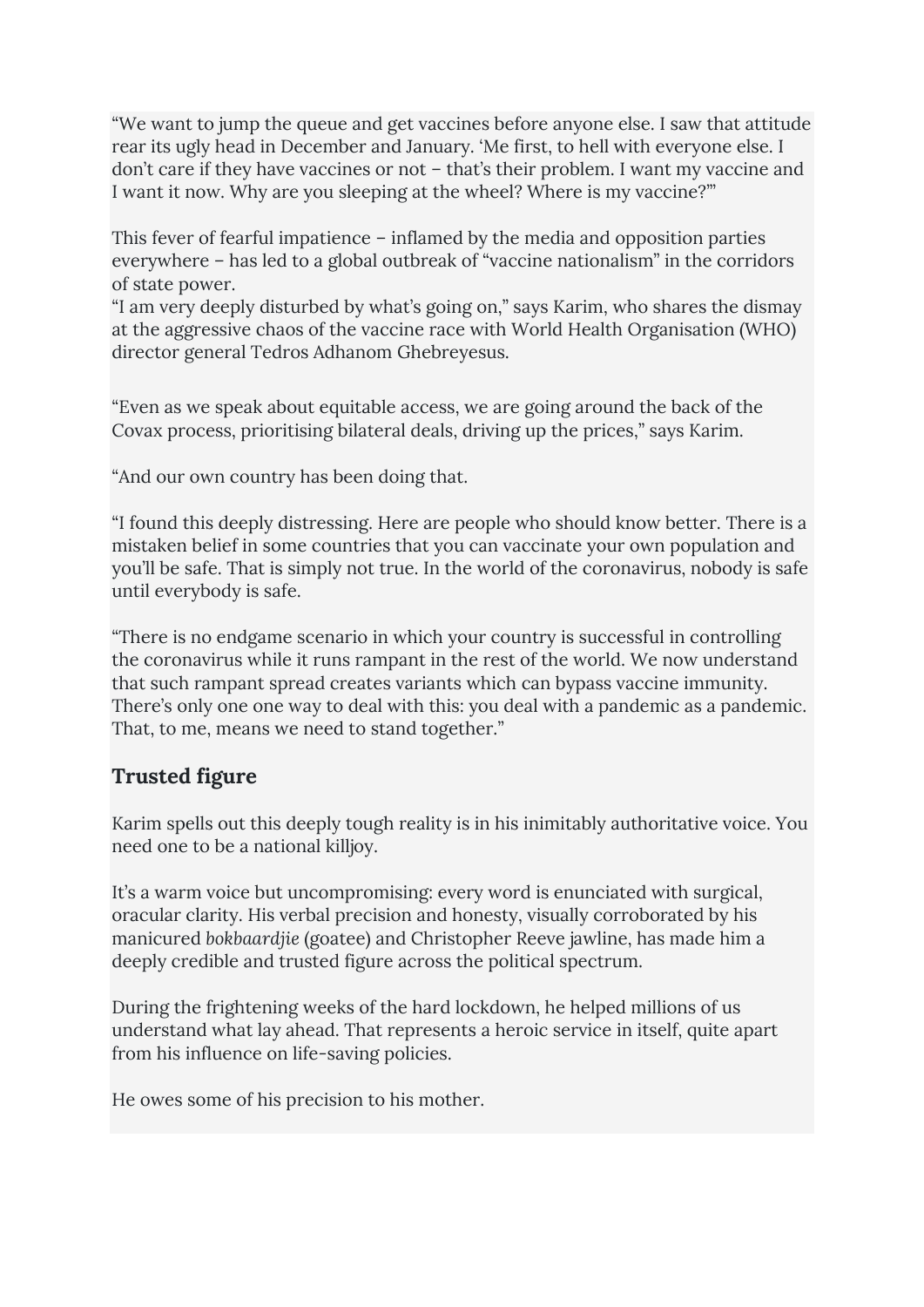Both his parents had to leave school in standard 2 (what is now grade 4) to work. At 10, his mother had to start helping out at her father's vegetable stall at Durban's morning market. His father had to start work at the family shop.

When they had children, both prized their educational dreams. His mother, in particular, insisted on their fluency in the language of power.

"My parents would speak to each other in Urdu or Gujarati, but would speak to us only in English. They would avoid exposing us to the vernacular. She said to us, 'You have to speak clearly. You must say your words properly'."

So he did.

Picking Karim to lead the government's advisory committee was a no-brainer for health minister Zweli Mkhize. The two go way back to the medical school of what was then the University of Natal in the early 1980s, when Mkhize was president of the student representative council, both men were student activists, and Karim operated an illegal pamphlet printing press in his bedroom. But Karim's credentials for the job go way beyond personal trust or comradeship.

He has been battling viral epidemics since the mid-1980s as a young doctor in Durban, where he worked on measles and polio before turning to the then mysterious spectre of HIV.

"I've been doing this a long time," says Karim.

"I think people don't get a sense of that. You don't wake up one day and say, now I'm going to deal with an epidemic. It's a long road. In my case, 35-odd years. When HIV came along, I was doing my virology training in 1985 so I was swept up in it. My wife [Quarraisha Abdool Karim] and I went to study in New York at Columbia University at the end of 1988, and we knew we were going to see an HIV epidemic here when we came back."

"In New York, HIV was in everybody's conversations every day and people were dying in droves. Activists were fighting the government. The first thing we did when we returned was to set up a programme trying to understand HIV, and one of the first community-based HIV studies in Africa at the time."

# **Defending truths**

About a decade and many thousands of deaths later, an epidemic of denialism deepened the Aids tragedy. Karim and his mentor, Hoosen "Jerry" Coovadia, were central to the hosting of the 13th International Aids Conference in Durban in 2000. As vocal defenders of the medical truth, they were lightning rods for the imperious dissent of then-president Thabo Mbeki.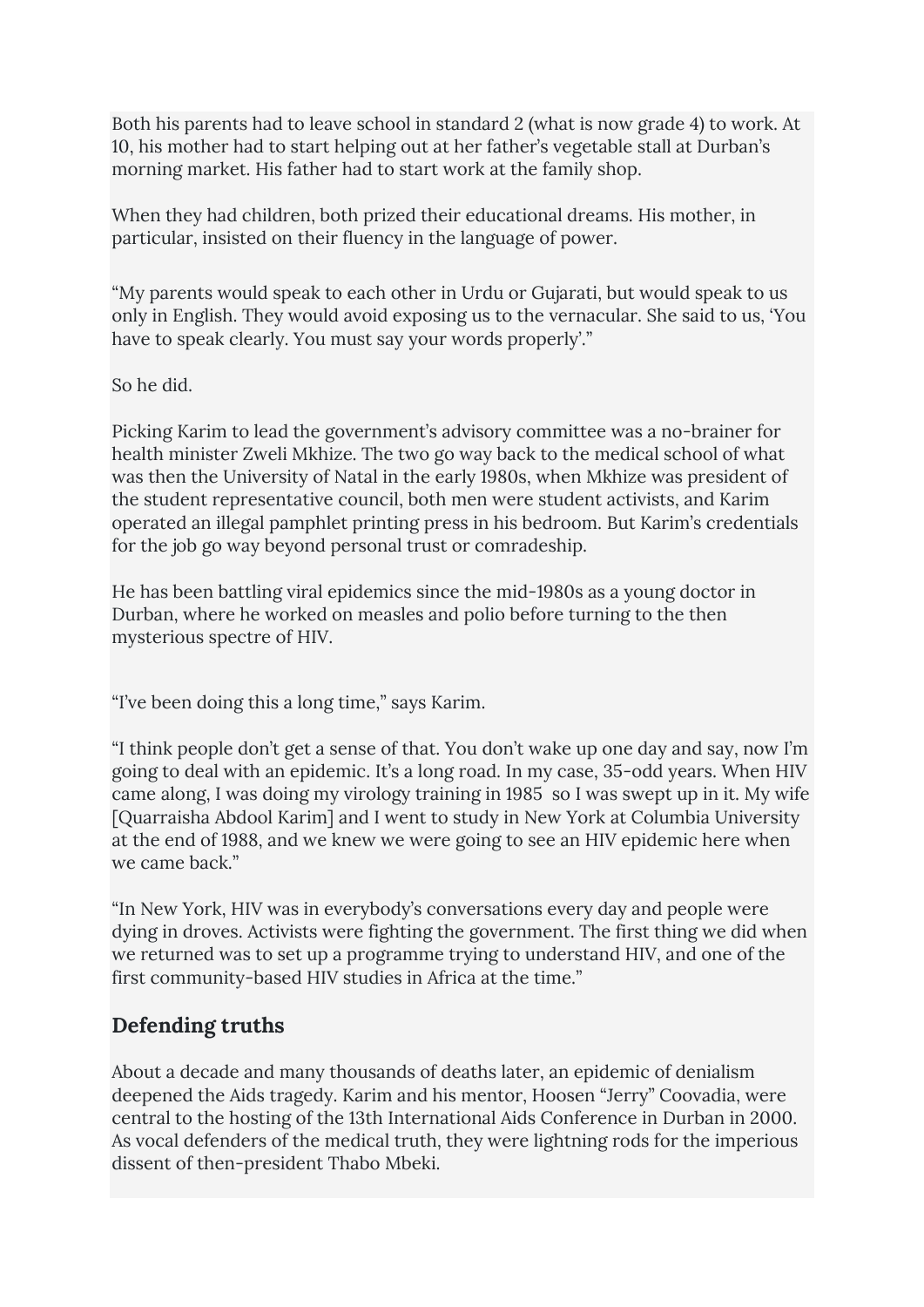"At no stage did I ever feel was threatened or personally attacked," recalls Karim. "[Mbeki] didn't really have much to do with the fight: he pronounced then sat back. He left [his health minister] Manto Tshabalala-Msimang, his foot soldier, to implement his ideas. He gave her carte blanche. She had her own weird ideas around garlic and lemon and African potatoes she was concocting. So we moved from denialist to really weird in our proposals for action."

During the climax of the conference, Coovadia and Karim were summoned to a meeting at the Hilton Hotel in Durban.

"We didn't realise it was going to be in a hotel room. In that meeting she had several [KwaZulu-Natal members of the executive council] there, including Zweli, who was the health MEC at the time. She proceeded to attack us. She felt we were deliberately trying to show her up and put the country in a bad light. We said it's not us doing that, it's her doing that."

Coovadia, speaking to News24's Sarah Evans, remembered a James Bond-villainish barb Tshabalala-Msimang made that day: "You two, you are here now, but tomorrow all your friends will be gone. Then there will be me, and then there will be you."

Then, as now, Karim's role was political as well as scientific. He and Coovadia asked Mbeki to speak during the opening session of the conference, hoping he would have a Damascene moment and signal a fresh start. No luck.

"He spoke before [11-year-old Aids activist] Nkosi Johnson, and he quoted an outdated WHO report saying HIV is not a major cause of death. He missed the point."

Mbeki never really got the point, despite being overruled on treatment policy by the relentless pressure of a powerful social movement and its supporters, and the thenrobust internal democracy of the ANC.

### **Present dangers**

Karim doesn't believe Mkhize and President Cyril Ramaphosa's decisive Covid-19 response was directly shaped by the traumatic arc of the national Aids story, or by the extraordinary tension of that meeting at the Hilton Hotel.

"I don't know if any of us thought about HIV. For me, when I went to the first meeting they called, it was very clear Mkhize saw this virus as a clear and present danger. He brooked no wavering on the matter. He knew what was happening in Italy and what was starting to happen in New York, and he was not going to sit by and let it happen here. He wanted to be proactive but he didn't know what to do. He wanted us to say what we think should be done. And that's what we did. We were given the space and we had to rise to the occasion."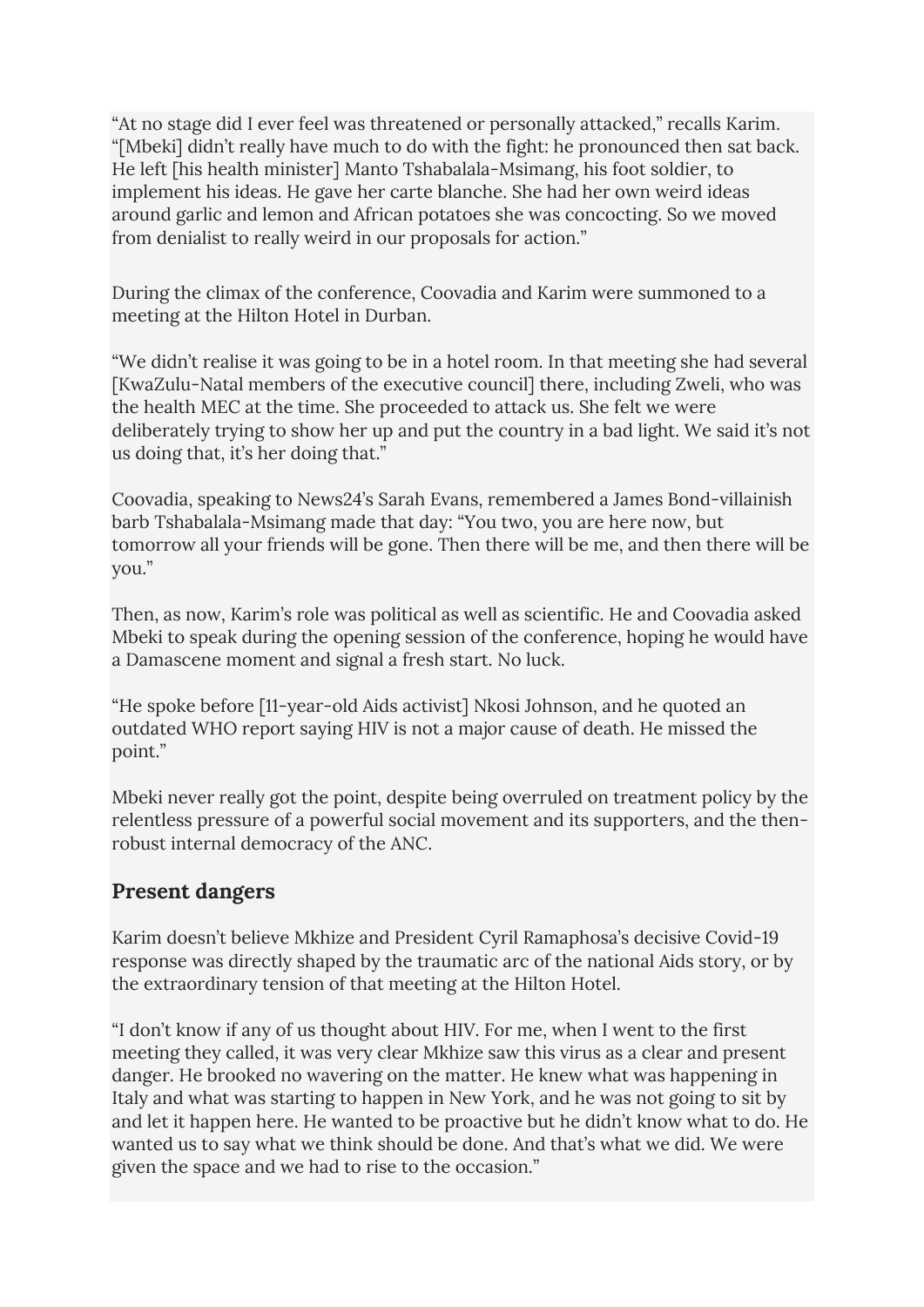Karim's projections of what the virus would do in SA were largely accurate – until the summer.

"I would say about three of the four things I thought would happen did happen. But the piece that floored me was the variant," says Karim.

"[Bioinformatician] Tulio de Oliveira started doing sequencing in April. Every month he comes to my office and sits down and goes through what the gene sequences are. And there's no change. Month after month. Maybe one mutation, or sometimes two. I even told him in September this is very underwhelming. It's getting a bit boring looking at the same virus over and over again.

"In November, Tulio came to my doorway ashen-faced, tired. He walked in, put his computer on and said, 'Look at this'. And wow, 23 mutations. From a virus that doesn't change. He was shocked, and I was completely taken aback. It changed everything. It's hard to explain to people because it's such a technical thing that happened. But for me, until that day, we had an endgame for the coronavirus. It was quite simple. We had highly effective vaccines – the Pfizer and Moderna results were out. We just needed to vaccinate. If we did that, then we would get to a point where we could live with the virus.

"But on that day of the 23 mutations, it became clear to me that a simple vaccination endgame was no longer a viable option. It's now clear this virus can mutate and escape both natural immunity and vaccine immunity. We were now looking at a different scenario. Our future was looking different. We had to find a new way of thinking."

Global solidarity and collaboration – in vaccination, treatment and travel policies – represent the only way forward, Karim says.

### **Shoes and hullabaloos**

Unlike Anthony Fauci, his long-suffering counterpart in the US, Karim has not had to contend with a president who actively fans the flames of the pandemic. However, he has had to put out small fires. For example, when lockdown shopping policies took an *Alice in Wonderland* turn in the winter, one of Karim's two daughters was the first to let him know.

"She came down for breakfast and said, 'Did you see the new regulations that just came out? They are nonsensical'. And I said, what do you mean? She said, 'Well, you know, you can now buy open-toed shoes but not closed-toe shoes.' I said, what?"

He immediately called a meeting of the Covid-19 ministerial advisory committee, which agreed to submit an advisory to the government opposing such intricately illogical bans. Glenda Gray, a former protégé of Karim's in HIV and Aids research, was tasked with writing the advisory.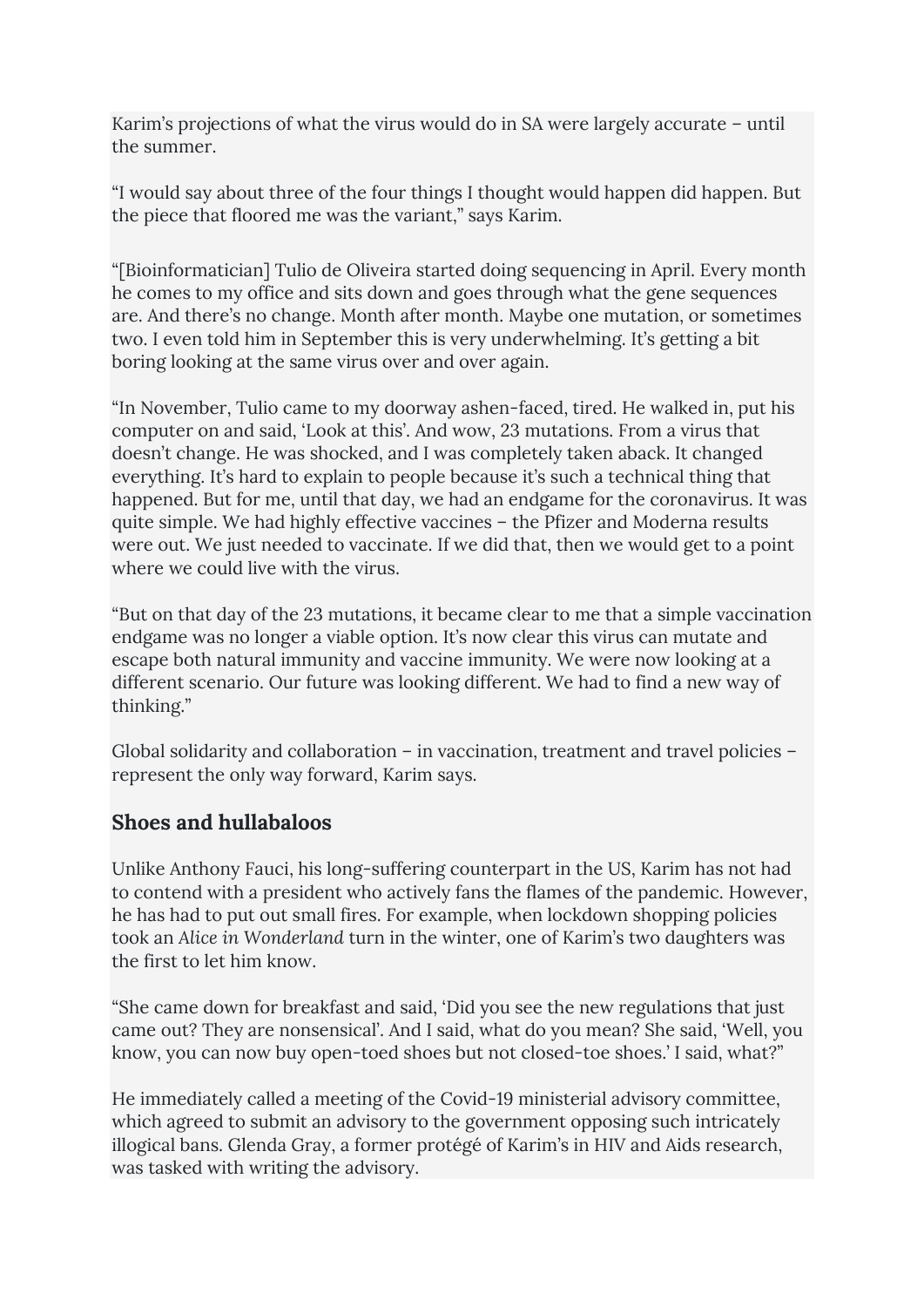"Before that she went to talk to the media about it. That came as a bit of a shock to me, before conveying our views to the government, even though I completely agreed with her view on the matter. It was a storm in a teacup. We moved on."

The media responded to this hullabaloo, however, by speculating about toxic divisions in the pandemic brains trust, a fantasy that exasperated Karim.

"I've been in academia for almost four decades, and in academic leadership differences of opinion are pretty standard. It would be very unusual if we go to a senate meeting and there aren't five different viewpoints. People all jockeying for their views to become standard. It was no big deal on our committee. We had many differences. That was one of our strengths, that it was never personal. We would agree on some issues and not on others."

# **Love of science**

Karim's marriage to Quarraisha is just as prone to fierce intellectual sparring. Quarraisha is as acclaimed a researcher as her husband, not least for her momentous study in 2010 which demonstrated for the first time that antiretrovirals can prevent HIV infection as well as treat it.

"We've been working together since about two years after we got married," he says, and they have worked together ever since.

"Her office at Caprisa [Centre for the Aids Programme of Research in SA] is opposite mine, with a common secretary between us. When we have a study team meeting, we have robust discussions and some of the youngsters look at us and think, what's going on here?

"But for us there's absolutely no problem. At home we also talk shop occasionally, and our children point that out to us. Sometimes over dinner we will be talking about condoms or anal sex, and this or that study approach, and they will let us know this is all a bit much," he laughs.

#### **I have been deeply concerned that the HIV researchers and infectious disease research units are largely run by white people and the occasional Indian like myself. That is a weakness.**

#### *Prof Salim Abdool Karim*

All three of their children have circled back to the world of public health after studying other fields. His eldest daughter Safura is a lawyer investigating Covid-19 and human rights, the middle daughter Aisha is a journalist at health reporting centre Bhekisisa, and their son Wasim is in his final year of computer science at the University of Cape Town, but wrote a paper on the coronavirus n January 2020 while doing a holiday job working for De Oliveira.